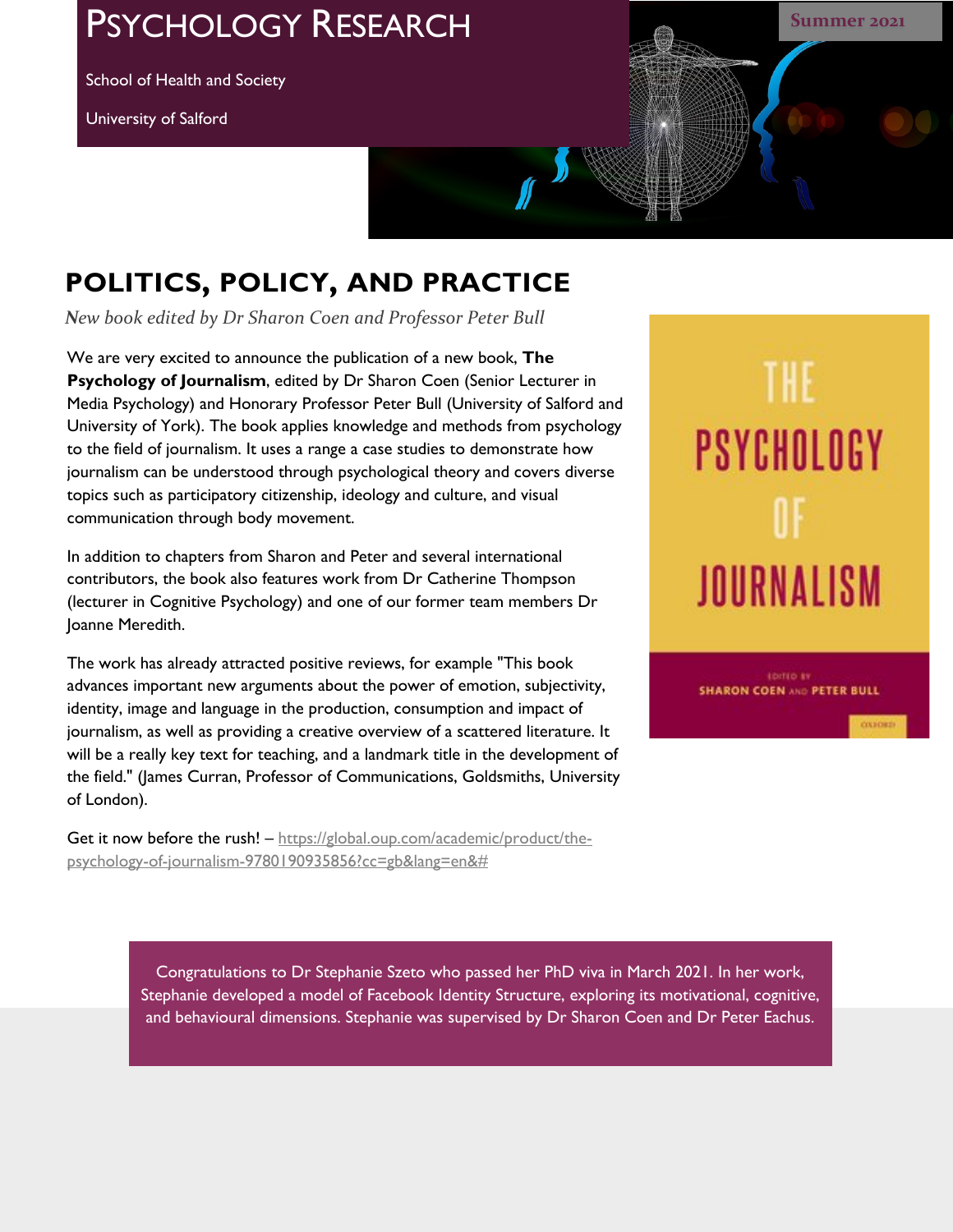

## **MORE FROM THE POLITICS, POLICY, AND PRACTICE GROUP**

## *Biannual Psychology of Democracy Conference*

On 24<sup>th</sup> May 2021 the University hosted the 4<sup>th</sup> Psychology of Democracy Conference, organised by Dr Ashley Weinberg (Senior Lecturer in Psychology). The conference has been held at the University since its inception although this was the first time the event was held online and it certainly added to the international flavour, with speakers from Italy and India as well as the UK and delegates from a number of European and Asian countries.

The talks were powerful and very varied, including "Political Work and Covid-19: Challenges and Opportunities" (Professor Jo Silvester from the University of Loughborough), "A cognitive theory of depression and political attitudes" (Dr Luca Bernardi from the University of Liverpool), and "The impact of the pandemic on mental health, democracy and inequalities in society" (Dr Amra Rao, Chartered Clinical Psychologist, Psychological Horizons).

The discussions exemplified the importance of learning from the tragic lessons of the pandemic, rather than risk slipping back to 'how things used to be'. We look forward to welcoming delegates in two years' time to assess the progress that has been made.

## *Dr Clare Edge invited to review events at the 'SICK festival'*

The 'SICK festival' "faces up to the complexities of mental and physical health" (https://sickfestival.com/about/) with an international arts programme exploring a range of issues. In Spring 2021 Manchester hosted 'Mindscapes', a series of online events and a physical exhibition called *'Manchester Mood Drawings'* across the Manchester Metrolink network

(https://sickfestival.com/commission/mindscapes/).

The Psychologist, the official monthly publication of the British Psychological Society, invited Clare to review Mindscapes in two parts. The first part, published in May 2021 can be found here https://thepsychologist.bps.org.uk/sick-festivalpart-one, and featured a contribution from Clare's undergraduate dissertation student, Chloe Davenport, who is about to complete her BSc (Hons) Psychology and Counselling degree.

Part 2 of Clare's review has a focus on welfare and has been published in the summer edition of the Psychologist that can be found here https://thepsychologist.bps.org.uk/volume-34/summer-edition/building-back-better-together

> **For further information about this newsletter, or about the Psychology Research group please contact**

> > Dr Catherine Thompson (c.thompson@salford.ac.uk) or Dr Sharon Coen

(s.coen@salford.ac.uk)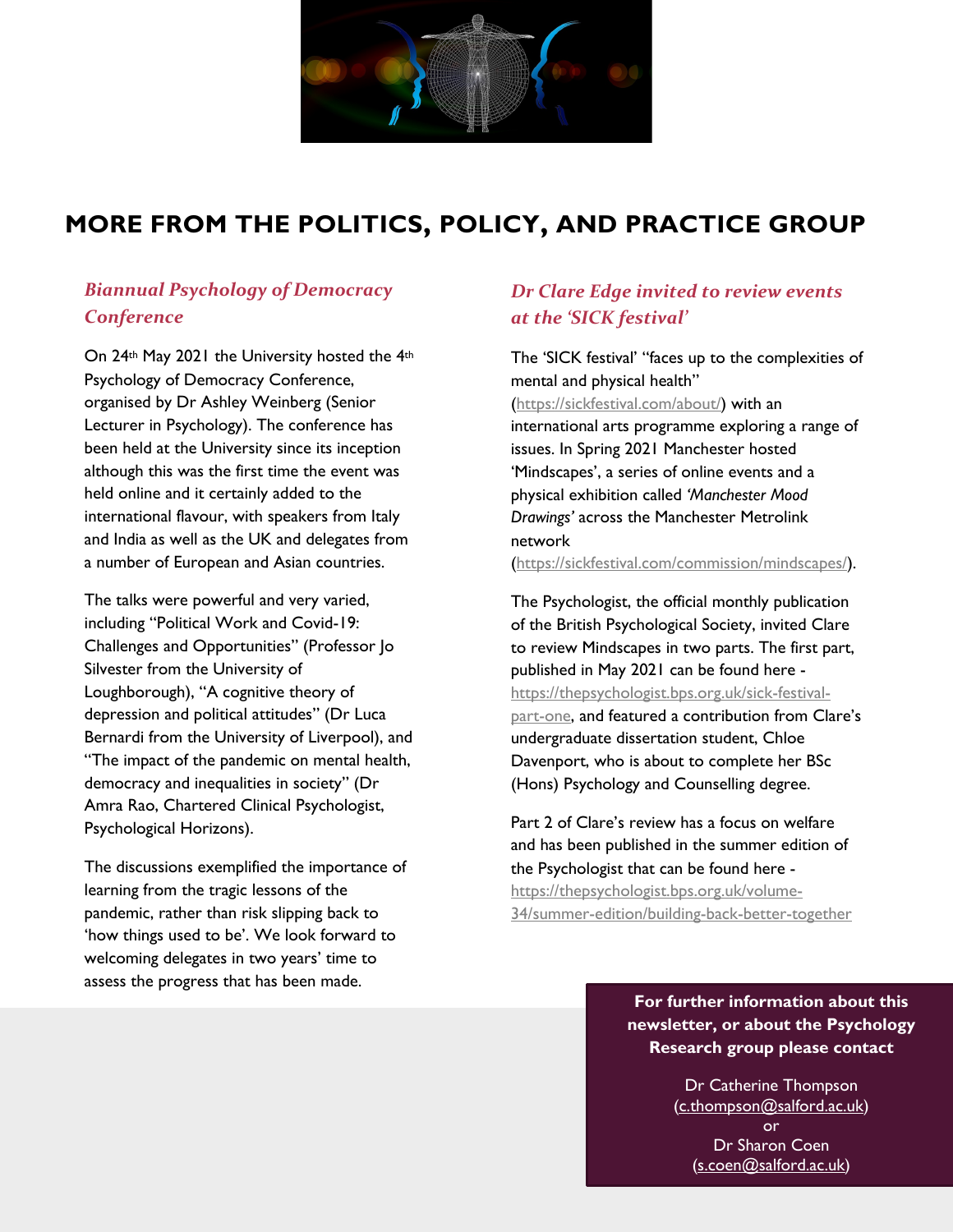

## **MENTAL HEALTH AND WELLBEING**

*Student success!*

Two postgraduate students from the MSc Applied Psychology (Therapies) programme have had the high quality of their dissertation research recognised externally. Aisha Imran, supervised by Dr Ashley Weinberg, presented her findings, *The use and effectiveness of culturally appropriate tele-mental health care*, at the 3rd UK Annual Political Psychology Conference in January, while Ashley Grant, supervised by Dr Simon Cassidy, had a paper accepted for presentation at the Society for Affective Science 8th Annual Conference in April, *Cognitive flexibility in emotion regulation and acceptance and commitment therapy*. This is fantastic news demonstrating how our students, in collaboration with our staff, have added impact to their postgraduate research. Well done to all involved.

## *Publication successes from the Psychology team*

*Despite the pressures of Covid-19 and online teaching, our team has still been busy publishing their research. Below are just a few examples from the past year:*

- Al-Abbadey, M., Fong, M. M., Wilde, L. J., Ingham, R., & **Ghio, D.** (2021). Mobile health apps: An exploration of user-generated reviews in Google Play Store on a physical activity application. *Digital Health*, *7*, 20552076211014988.
- **Bidgood, A.,** Pine, J., Rowland, C., Sala, G., Freudenthal, D., & Ambridge, B. (2021). Verb argument structure overgeneralisations for the English intransitive and transitive constructions: Grammaticality judgments and production priming. *Language and Cognition*. doi: 10.1017/langcog.2021.8.
- Chaplin, E., McCarthy, J., **Allely, C. S**., Forrester, A., Underwood, L., Hayward, H., ... & Murphy, D. (2021). Selfharm and mental health characteristics of prisoners with elevated rates of autistic traits. *Research in Developmental Disabilities*, *114*, 103987.
- **Ghio, D.,** Greenwell, K., Muller, I., Roberts, A., McNiven, A., & Santer, M. (2021). Psychosocial needs of adolescents and young adults with eczema: a secondary analysis of qualitative data to inform a behaviour change intervention. *British Journal of Health Psychology, 26*(1), 214-231.
- **Lomas, M. J.,** Ayodeji, E., & Brown, P. (2021). Experiences of place attachment and mental wellbeing in the context of urban regeneration. *Health and Place, 70.* doi: 10.1016/j.healthplace.2021.102604.
- **Thompson, C**., Pasquini, A., & Hills, P. J. (2021). Carry-over of attentional settings between distinct tasks: A transient effect independent of top-down contextual biases. *Consciousness and Cognition, 90,* 1-11. doi: 10.1016/j.concog.2021.103104.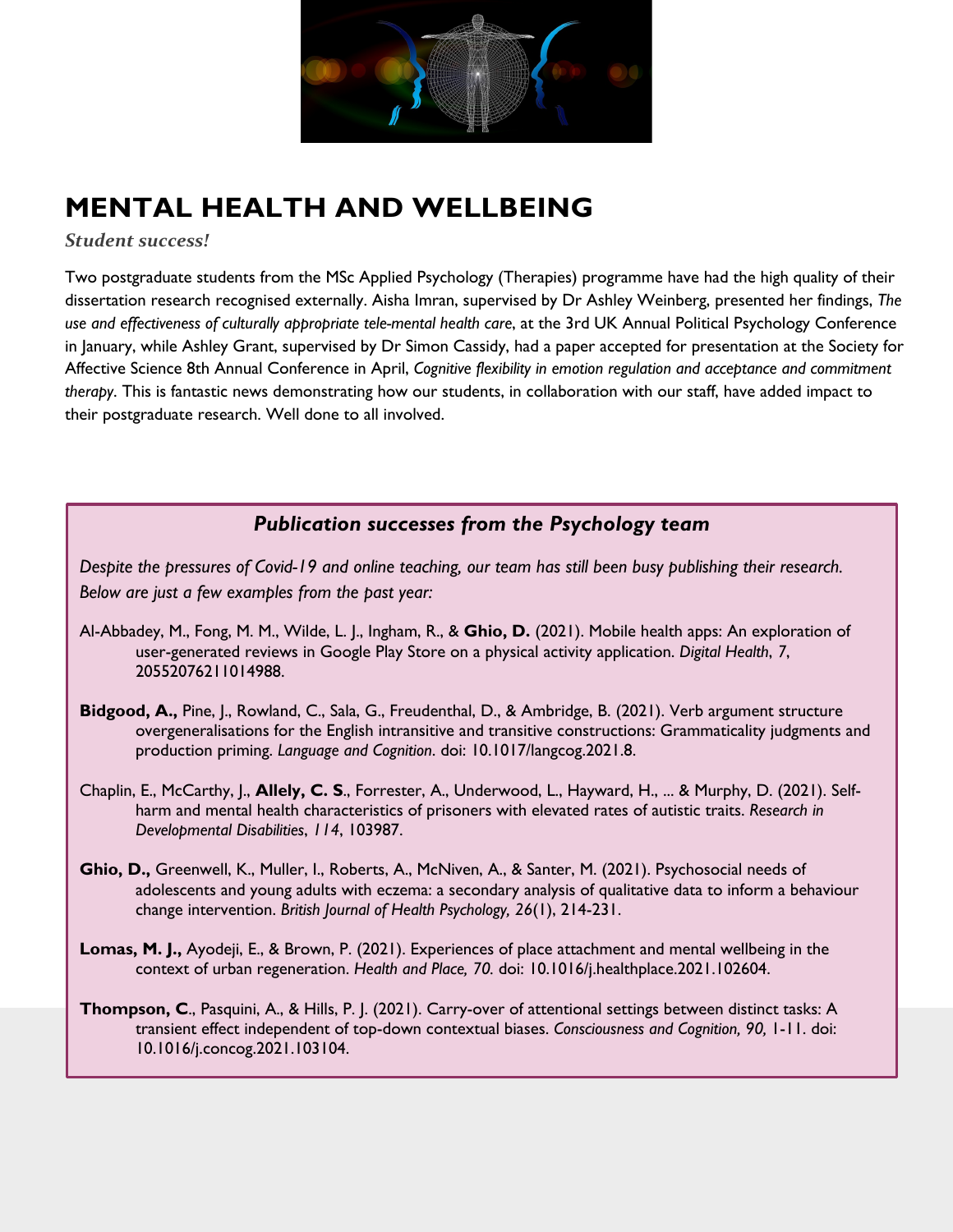

## **COGNITIVE DEVELOPMENT**

## *Exciting PhD funding from the Dogs Trust!*

Dr Amy Bidgood (Psychology) and Professor Rob Young (School of Science, Engineering and Environment) have been awarded a grant to fund a PhD student (Anna Baatz) for the next three years. The project will investigate how the Dogs Trust's 'Be Dog Smart' education programme affects the behaviour of primary school children around their own dogs at home, and the impact of this on the dogs themselves. Anna will be using questionnaires and observational methods to measure behaviour before and after the children have taken part in the programme, and then longitudinally over the course of two years. Excitingly, saliva samples will also be taken from the dogs to measure telomere attrition (an indicator of canine welfare). If Be Dog Smart is effective in changing a child's behaviour to be more sensitive to their dog's needs, then canine welfare should improve (telomere attrition should be reversed), and risks of aggression towards the child (e.g. dog bites) should be reduced.

*Welcome to new PhD student Anna Baatz, supervised by Dr Amy Bidgood and Professor Rob Young*



#### *News from the Nutrition, Psychopharmacology & Brain Development Unit…*

Dr Dani Ghio is co-applicant on a recently funded project from NIHR Research for Patient Benefit. Dani will be working with the Principle Investigator, Dr Steve Preece, on the project titled BEhaviour change to reduce Pain in Knee Osteoarthritis (BEPKO-2): A feasibility study.

Dani also has a GAP intern, Francesca Higgins (a psychology graduate) working with her on a systematic review: *Thematic synthesis of qualitative research into experiences of primary school children managing long term conditions: systematic review.* The link to the published protocol can be found here: https://www.crd.york.ac.uk/prospero/display\_record.php?ID=CRD42021238771

We also welcome Renad Albasri who just completed a BSc (Hons) Prosthetics and Orthotics degree. Renad is a Versus Arthritis Intern and will be working with Dani Ghio on workshops to identify *Symptom and side effects research priorities of children with juvenile arthritis and their parents.*